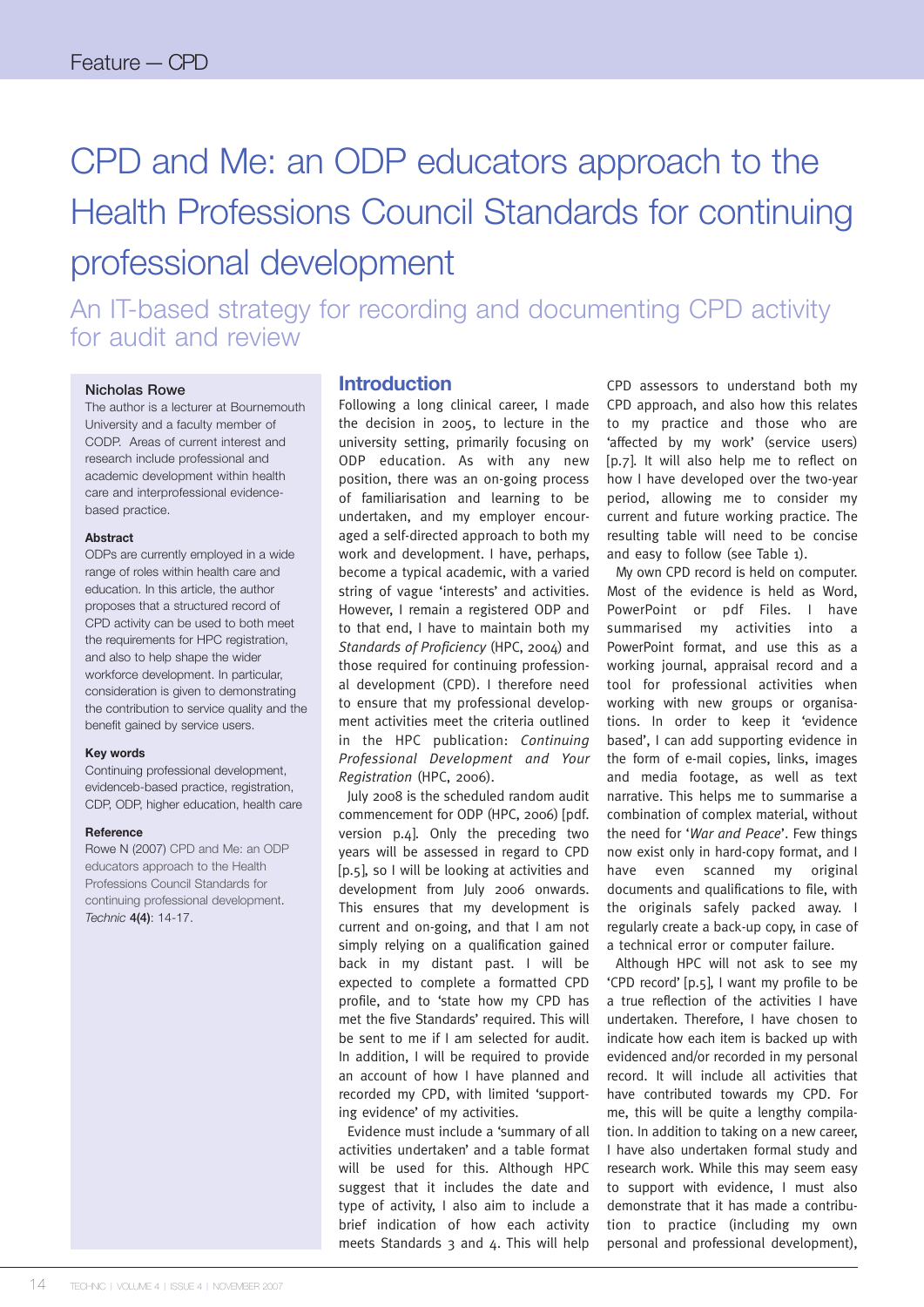# **Table 1: Template of CPD table for recording evidence of activities relevant to Standards 3 and 4 of the HPC registration document**

| #<br>Profile   | <b>Date</b> | <b>Activity</b><br>[Type] [Relevance]<br>(HPC, 2006) [p.23] | <b>Standard 3</b><br><b>Contribution to Quality</b><br>[Practice/service delivery] | <b>Standard 4</b><br><b>Benefit to Service User</b> | <b>Evidence held</b><br>(HPC, 2006) [p.24] |
|----------------|-------------|-------------------------------------------------------------|------------------------------------------------------------------------------------|-----------------------------------------------------|--------------------------------------------|
| $\mathbf{1}$   |             |                                                             |                                                                                    |                                                     |                                            |
| $\overline{2}$ |             |                                                             |                                                                                    |                                                     |                                            |
| 3              |             |                                                             |                                                                                    |                                                     |                                            |
| 4              |             |                                                             |                                                                                    |                                                     |                                            |
| 5              |             |                                                             |                                                                                    |                                                     |                                            |

service (what has the wider group gained), and also the benefit made to others. These requirements are covered in Standards 3 and 4 [p.6,7]. Conveying this information in a concise manner will be a challenging task because what is needed is a summary of my activities, not a complex piece of writing that is difficult to understand.

Much of what we do in our professional employment we take for granted and this is perhaps the most difficult area of CPD to support with evidence. 'Appendix 1 : examples of CPD activities' (HPC 2006 [p.23]) highlights areas of work-based learning and professional activity that may be inherent in your role, yet still contribute to your CPD. The entry in Example 1a is used to acknowledge this, although it is by no means conclusive, and it will need to be supported by

specific additional activity. I have used the same wording to describe my activity type, as used in the HPC document. In addition to giving a clear format for assessment, this will also help me to ensure a range of activities are supported with evidence, and highlight areas for future development.

Formal study is an important part of CPD, and the relevance of the subject or qualification may be demonstrably linked to your service/practice. On its own however, recording a degree or course, would not show how development has improved my work, or been of benefit to others. In the example (Example 1b), I undertook some research studies, to supplement my teaching practice. The award itself is evidence that I undertook the study and achieved its requirements. However, I also cite materials I have

delivered, that give an example of how the learning has been used. I have published a related article in a peerreviewed journal, which may help show how learning has been made available to a wider professional body. Provision of a reference would allow an assessor to access this if they wished to do so. Appropriate issues can be expanded upon within the written profile statement, in order to address the specific questions involved with Standards 3 and  $\alpha$  [p.17,18]. I would perhaps cover the way in which my study has improved the effectiveness of my work, and how it has led to changes in my working approach [p.18]. I would not be looking to give an in-depth account of every activity, but more to ensure that I had covered a range of activities and evidence types, which

## **Example 1a: Your CPD record should take account of core employment activities, in this case university lecturer**

| #<br>$\mathbf 0$<br>╾ | <b>Date</b> | <b>Activity</b>                                                                                                                                                | <b>Standard 3</b>                                                                                                                  | <b>Standard 4</b>                                                                                      | <b>Evidence held</b>                                                          |
|-----------------------|-------------|----------------------------------------------------------------------------------------------------------------------------------------------------------------|------------------------------------------------------------------------------------------------------------------------------------|--------------------------------------------------------------------------------------------------------|-------------------------------------------------------------------------------|
| Profil                |             | [Type] [Relevance]<br>(HPC, 2006) [p.23]                                                                                                                       | <b>Contribution to Quality</b><br>[Practice/service delivery]                                                                      | <b>Benefit to Service User</b>                                                                         | $(HPC, 2006)$ [p.24]                                                          |
|                       |             | <b>Primary occupation</b><br>University lecturer<br>(new role development)<br>Work-based learning<br>Professional activity<br>Formal<br>Self-directed learning | Delivery and examination<br>of Dip HE ODP and<br>higher education<br>programmes<br>In-line with validated/<br>accredited framework | Student development<br>Inter-professional<br>working<br>External consultancy<br>(examples)<br>Research | Contract of Employment<br>Job description<br>Appraisal record<br>Publications |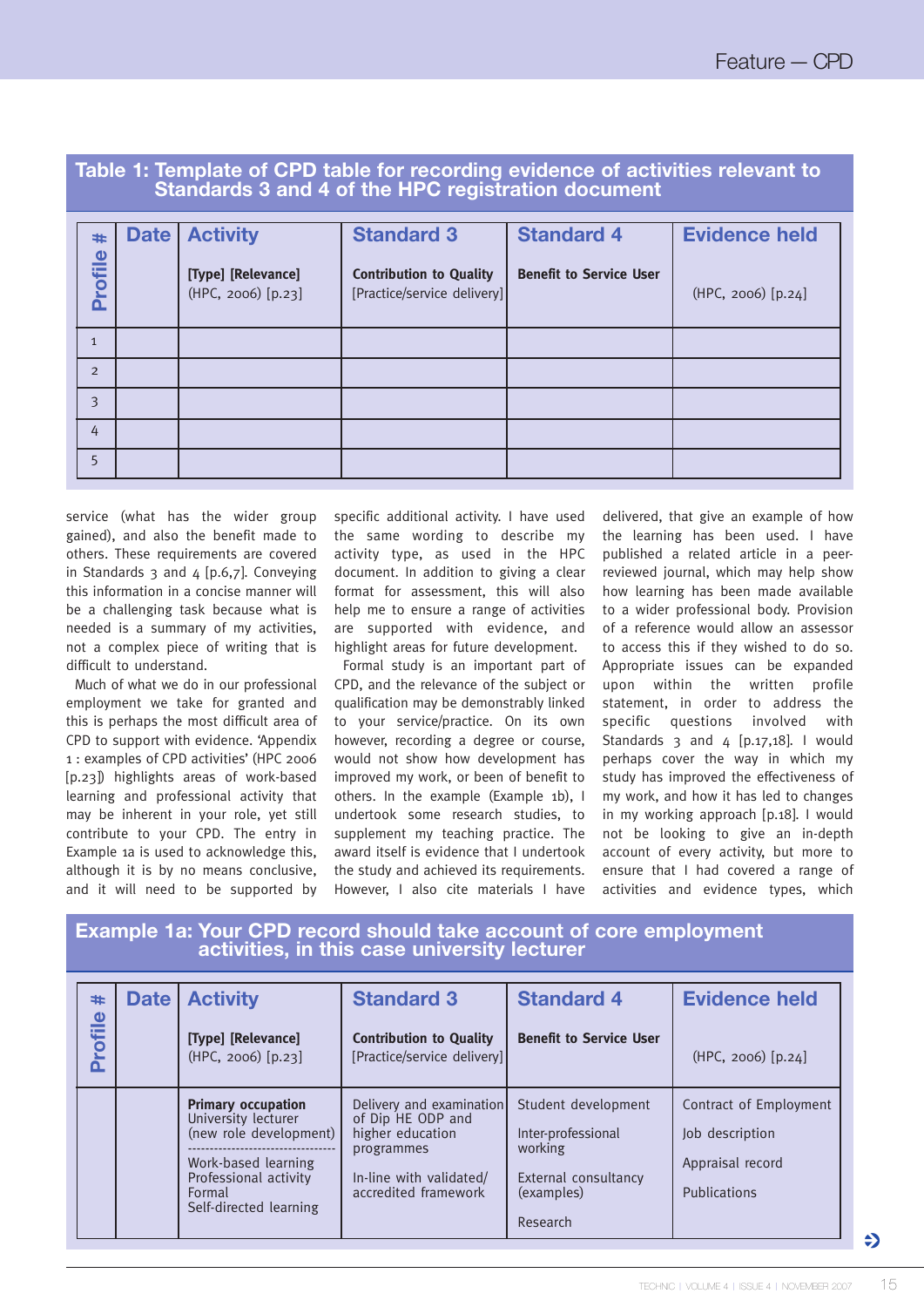|              | linked to work service or practice |                                                                                                                        |                                                                                     |                                                                                           |                                                                                                                      |  |
|--------------|------------------------------------|------------------------------------------------------------------------------------------------------------------------|-------------------------------------------------------------------------------------|-------------------------------------------------------------------------------------------|----------------------------------------------------------------------------------------------------------------------|--|
| #<br>Profile | <b>Date</b>                        | <b>Activity</b><br>[Type] [Relevance]<br>$(HPC, 2006)$ [p.23]                                                          | <b>Standard 3</b><br><b>Contribution to Quality</b><br>[Practice/service delivery]] | <b>Standard 4</b><br><b>Benefit to Service User</b>                                       | <b>Evidence held</b><br>$(HPC, 2006)$ [p.24]                                                                         |  |
|              | $-$ /--/--<br>Date<br>awarded      | <b>Formal study</b><br>$(Level -/-/-)$<br>(eg research unit)<br>Work-based learning<br>Professional activity<br>Formal | Achieved to support<br>programme delivery and<br>enhance evidence-based<br>practice | Employed in programme<br>delivery<br>Unit lead responsibility<br>Professional publication | Degree/credit cert<br>Employment<br>documentation<br>Presentations<br>student material<br>Journal publication (refs) |  |

# **Example 1b: CPD records should include formal study, but only where it is linked to work service or practice**

were demonstrative of my CPD overall.

Similar approaches may be applied to case studies, clinical audits and related reflective practice, showing the activity, related improvements and benefits to others.

Much of my own personal and professional development has been self-determined. Following an initial period of familiarisation in my new role, I adopted an 'action research' approach. In this, I constantly evaluated areas of my practice and sought formal and informal feedback from all of those involved (referred to as '360° feedback'). In my situation, this included peers and colleagues, students, the ODP profession, wider medical professional groups, and those involved in working partnerships. I

was then able to confirm that my current practice was valid and identify any areas for improvement and development. This allowed me to undertake study and research to improve my knowledge, change or adapt my working methods and acknowledge any areas for personal or professional improvement. Evidence is held in the form of e-mails, questionnaires and related surveys and publication feedback. When used in staff appraisal, my line-manager is able to gain a concise view of my performance to date, which helps to support areas for future development. (See Example 1c.)

My new role has been a shared learning experience with all those involved, giving rise to a host of development opportunities. Membership of specialist groups and professional bodies, volunteer work, either within the university or on an international level, research and working group participation and academic writing and publication, to name but a few. Each one of these activities will need to be clearly identified and established as being relevant to both my practice and the standards set for CPD. My approach is to ask myself:

- What type of activity have I undertaken?
- How have I employed any learning within my work – what improvements are to be seen?
- What benefits are gained from my activities, and how have others benefited?

| #<br>$\bullet$<br><b>Plilo</b> | <b>Date</b> | <b>Activity</b><br>[Type] [Relevance]<br>(HPC, 2006) [p.23]                                                                                     | <b>Standard 3</b><br><b>Contribution to Quality</b><br>[Practice/service delivery]] | <b>Standard 4</b><br><b>Benefit to Service User</b>                                                                                     | <b>Evidence held</b><br>$(HPC, 2006)$ [p.24]                                                                                                                   |
|--------------------------------|-------------|-------------------------------------------------------------------------------------------------------------------------------------------------|-------------------------------------------------------------------------------------|-----------------------------------------------------------------------------------------------------------------------------------------|----------------------------------------------------------------------------------------------------------------------------------------------------------------|
|                                | $-/-/-$     | <b>Work-based learning</b><br>(360° skill set and<br>behaviour review)<br>Coaching from others<br>Discussions with<br>colleagues<br>Peer review | Self-evaluation and<br>development<br>Programme development<br>Peer evaluation      | Appraisal and<br>professional<br>development planning<br>Reflection on employed<br>role<br>Student material and<br>teaching development | Reflective role analysis<br>(date)<br>Student feedback (date)<br>Peer feedback skill set<br>evaluation (date)<br>Peer report teaching and<br>assessment (date) |

### **Example 1c: Self-determined development – including discussion, and feedback from students and colleagues**